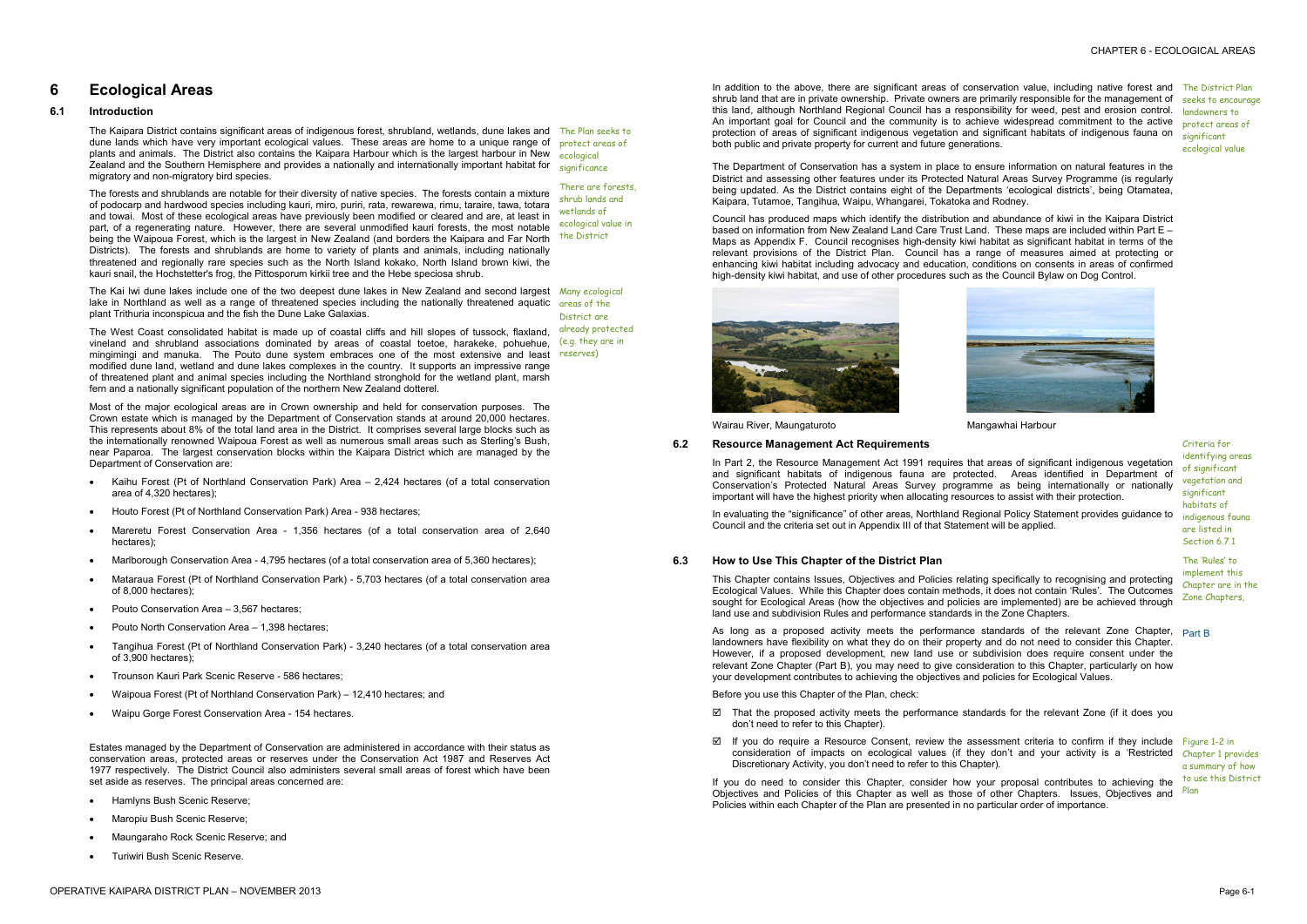Also, it is important to remember you may want to use this Chapter if you are proposing to seek one of If you volunteer to the following types of subdivision as it will assist you in determining whether areas on your land have protect an ecological value for an 'environmental benefit':

In summary, if your proposal is for an activity (development) that meets the Performance Standards for the relevant Zone Chapter, you don't need to consider this Chapter.

- · 'Preservation of natural or cultural heritage';
- · 'Environmental benefit'; or
- · 'Integrated development'*.*

Ecological Area the Council may give you additional development rights e.g. for subdivision

# **6.4 Ecological Area Issues**

### **6.4.1 Unsustainable land development or land use activities adjacent to or on lakes, rivers and coastal margins or within the catchments of these environments can result in loss or degradation of significant ecological areas.**

There is little certainty of protection for the many significant ecological areas in the District, as in most *cases, protection and active management is at the sole responsibility of the landowner. The lack of physical protection around the remaining areas (e.g. stock proof fencing) also means that some land use activities, such as uncontrolled grazing are a threat or potential threat to habitat values.* 

*Land disturbance associated with subdivision, including earthworks and vegetation clearance in water catchment receiving areas and close to water bodies can adversely affect the stability of their margins, water quality and ecosystem viability. Activities on, or adjoining lakes and other sensitive receiving environments can have adverse effects on the character of these areas.* 

The removal of parts of ecological areas may not seem significant on its own but if this results in loss of a *natural corridor, potentially the whole ecosystem becomes less viable. In many instances animal species will not move between native ecosystems unless there is a vegetation connection (often native plant species) between two areas.* 

*Human activities including uncontrolled stock grazing and inappropriate vehicle use have the potential to adversely affect natural areas and biodiversity of the District. Contamination and changes to flow regimes can result from runoff from the surface of roads, storage areas, disposal of stormwater and from industrial processes.* 

*Weed invasion and inadequate control of animal and plant pests is also a significant factor in the degradation of the remaining significant ecological areas in the District.* 

### **6.4.2 Ecological areas have become fragmented with a resulting loss of the natural corridors, which facilitate migration of fauna between areas.**

*Land use and development can result in the loss and degradation of ecosystems and habitats, and the fragmentation and isolation of habitats, resulting in a reduction in the abundance of certain species and a reduction in the natural values of an area.* 

**6.4.3 Past subdivision and land use practices have compromised the biodiversity of indigenous species and ecosystems within the District, and there remains a potential threat to those that remain.** 

*Council has the responsibility (under the Resource Management Act 1991) to take into account the effects of subdivision and land use activities on the indigenous species in the District, their genetic diversity and the natural habitats and ecosystems that support them. Of the remaining areas of remnant native forest and wetlands outside of the Department of Conservation Estate, the majority do not have any legal or physical protection.* 

The Council will work with other agencies and landowners to identify those areas in the District of Objectives 6.5.1, *significance which warrant monitoring, investigation and protection. The Council will also work with other*  6.5.2 and 6.5.3 *agencies to monitor the status of identified areas and in particular the success of policies adopted through the District Plan.* 

# **6.4.4 A notable proportion of the significant ecological areas are on private land. Their protection needs to be balanced with the ability of the landowners to provide for their social and economic wellbeing.**

*A proportion of the as yet unprotected significant indigenous vegetation and significant habitats of indigenous fauna is privately owned. The desire to protect these areas gives rise to questions of equity if protection of these areas unreasonably constrains otherwise normal rural activities and/or affects economic wellbeing.* 

- 6.6.2 By managing the scale, intensity, and location of subdivision and land development activities in Objectives 6.5.1, **areas of significant indigenous vegetation or significant habitats of indigenous fauna.**
- **6.6.2b Where disturbance of significant indigenous vegetation and significant habitats of indigenous fauna cannot be avoided, it should be undertaken in a way that, minimises and/or mitigates adverse effects as far as practicable, by:** 
	- · **Ensuring that any disturbance:**
		- **a) minimises any edge effects;**
		- **b) avoids the removal of specimen trees;**
		- **c) does not result in linkages with other areas being lost;**
		- **d) avoids adverse effects on threatened species;**
		- **e) minimises disturbance of root systems of remaining vegetation;**
		- **f) does not result in the introduction of exotic weed species or pest animals; and**
		- **g) does not result in the intentional or unintentional release of weeds or pest animals or the abandonment of domestic pets;**
- 
- **6.4.5 There are several available databases of the District's significant ecological areas to assist the Council with the development of District Plan methods and monitoring. Some of these are out-ofdate and incomplete (e.g. they do not consider ecological areas across the whole District).**

*There are some databases available on indigenous vegetation and fauna within the Kaipara District but*  these may not be up to date or the re-surveying of these areas may not be complete. The validity of *these databases could currently be questioned in relation to: the continued existence of sites; their significance and quality; current threats; and the current level of voluntary protection being provided by landowners. Updating these databases, including electronic mapping and consultation with landowners requires significant resources.* 

**6.4.6 The areas of indigenous vegetation and habitats within the District contribute to the unique character of the District, in particular coastal, harbour and lake areas, and they need to be retained and where possible enhanced.** 

*Natural features, landscapes, indigenous vegetation and habitats of indigenous fauna are an integral component of the District's character. Preservation of the natural character of the coastal environment and the protection of areas of significant indigenous vegetation and habitats are matters of national importance.* 

# **6.5 Ecological Area Objectives**

In addition to the District Wide Objectives, the following Objectives apply:

- **6.5.1 To maintain and enhance the life supporting capacity of ecosystems, and the extent and**  Issues 6.4.1, **representativeness of the District's indigenous biological diversity.**  6.4.2, 6.4.3, 6.4.4 and 6.4.6
- **6.5.2 To maintain ecological values through the protection of areas of significant indigenous**  Issues 6.4.2, **vegetation and significant habitats of indigenous fauna while allowing appropriate subdivision,**  6.4.5 and 6.4.6 **use and development.**
- **6.5.3 To promote active management of areas of significant indigenous vegetation and significant**  Issues 6.4.2, **habitats of indigenous fauna.**
- 6.5.4 To protect the natural character of the coast, rivers and lakes and their margins within the District Issue 6.4.6 **by avoiding, remedying or mitigating the adverse effects of surface water activities.**
- **6.6 Ecological Area Policies**

6.4.5 and6.4.6

In addition to the District Wide Policies, the following Policies apply:

**6.6.1 By progressively improving the level and accuracy of information on Significant Ecological Areas, so that it can be effectively used for information, education, non-regulatory and regulatory methods and monitoring.** 

6.5.2 and 6.5.3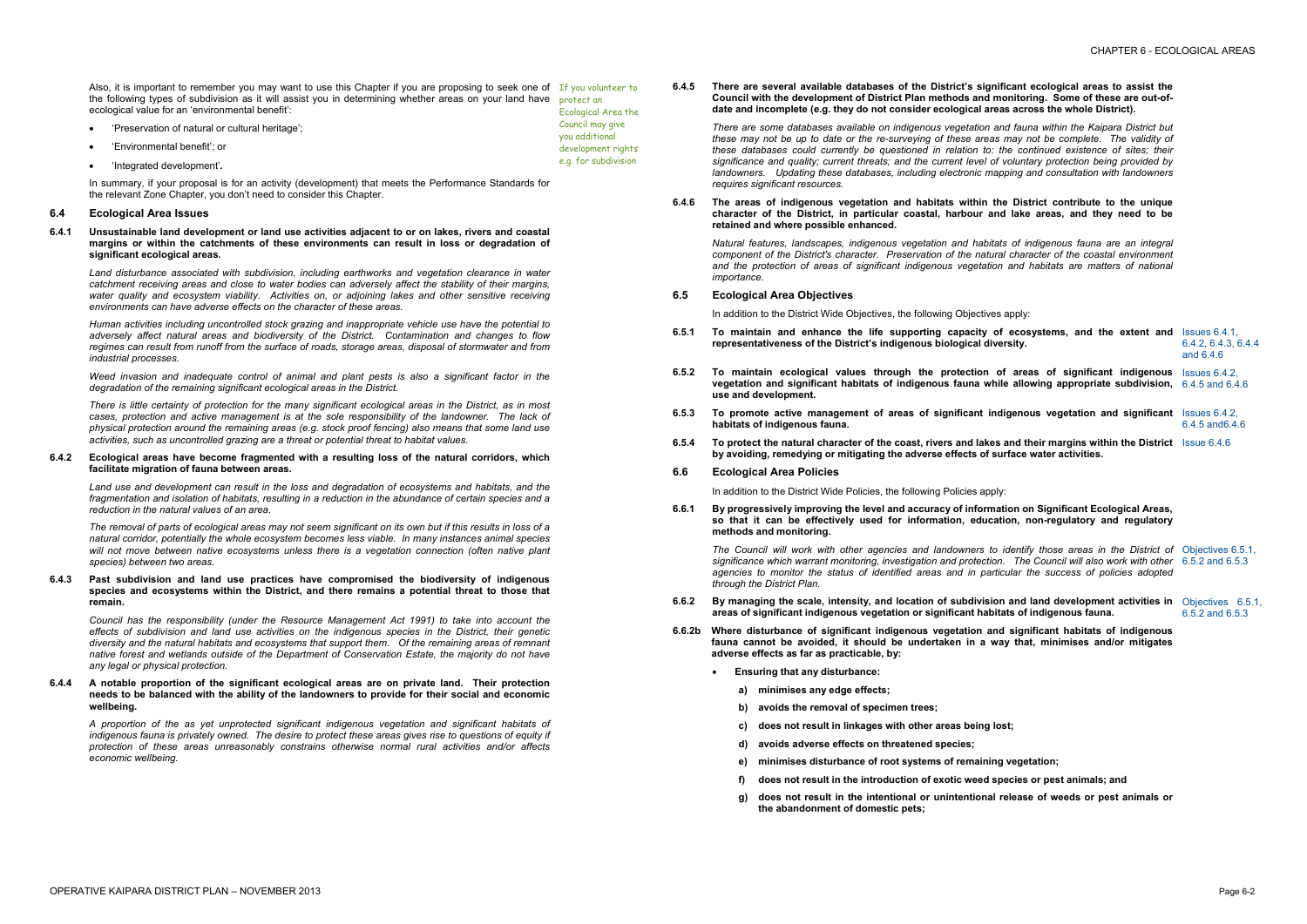- · **Encouraging and where appropriate requiring the exclusion of domestic cats and dogs (except for working dogs as defined in the Dog Control Act 1996) in areas of high kiwi density (Appendix F to the Maps);**
- · **Encouraging and where appropriate requiring active pest control and removal and the provision of stock proof fencing to avoid the grazing of such areas; and**
- · **Encouraging planting and restoration. Eco-sourcing is preferred practice when planting indigenous plants and in particular, when undertaking revegetation or restorative planting. It serves to maintain genetic diversity and increase plant survival because plants are accustomed to their local environment.**

*Subdivisions and land development activities requiring consent will be assessed to determine whether*  Objectives 6.5.1, they may result in adverse effects on significant ecological areas. Policy 6.6.2b provides a framework by 6.5.2 and 6.5.4 *which to assess those activities which might otherwise be appropriate but are proposing to disturb areas of significant indigenous vegetation or significant habitats for indigenous fauna. This Policy gives guidance on ways to minimise, remedy and mitigate adverse effects. Conditions may be imposed to avoid, remedy or mitigate effects. Notwithstanding the Policy 6.6.2b, applications may be declined where the effects cannot be appropriately managed.* 

In the absence of a comprehensive schedule and maps identifying the location of significant ecological Objectives 6.5.1, areas for the whole District, the Council will manage the level of land disturbance activities across the 6.5.2 and 6.5.4 *District. These activities will be assessed on a case-by-case basis in order to determine whether the areas concerned are significant, and whether the activity will result in adverse ecological effects. Recognition is given to the value placed on the environments of the District (e.g. the harbours, waterways, coast and lakes) through the environmental overlays.* 

**6.6.3 By managing earthworks and vegetation clearance in all areas of the District in order to avoid, remedy or mitigate adverse effects on significant ecological areas, recognising there is complete information on the exact geographic location of all these valued areas may not be available.** 

Provisions in this Chapter of the District Plan are initially voluntary and directed towards encouraging Objectives 6.5.1, *landowners to protect and actively manage significant ecological areas, through providing a range of*  6.5.2 and 6.5.3 *tangible incentives, such as financial assistance (Biodiversity fund) and subdivision opportunities. These*  incentives apply to measures in excess of those that would be required to avoid, remedy or mitigate the *effects of land use, subdivision or development.* 

**6.6.4 By evaluating the significance of areas of indigenous vegetation and habitats of indigenous fauna by reference to the criteria listed in Appendix III of the Northland Regional Policy Statement** 

*The Northland Regional Policy Statement contains an appendix which the Northland Regional Council*  Objectives uses to define criteria for identifying areas of significant vegetation and significant habitats of indigenous 6.5.1and 6.5.2 *fauna. These criteria are listed in 6.7.1 (District Plan Methods) and in Appendix 25G.* 

**6.6.5 By providing incentives in the Plan which encourage measures to protect and enhance indigenous vegetation and habitats of indigenous species.** 

# **6.7 Methods**

The above Policies will be implemented through the following Methods:

- **6.7.1 District Plan Methods**
- **6.7.1.1 Administer Rules within Zone Chapters controlling activities which may adversely affect the ecological values of features of international, national, regional, or district significance.**
- **6.7.1.2 In all Zones Rules apply to the clearance of indigenous vegetation, recognising the environmental values of those areas within identified Overlays.**
- **6.7.1.3 Policies in the District Plan supporting initiatives for weed and pest control and habitat management to be implemented, where practicable, when assessing applications for subdivision and Land Use Consents and by financial assistance.**
- **6.7.1.4 Incentives in the District Plan Rules encourage voluntary protection of indigenous vegetation and habitats of indigenous species.**
- **6.7.1.5 Council retains the discretion to impose conditions regarding the keeping of dogs and cats on subdivision or Land Use Consents within areas of confirmed high density kiwi habitat and ecological areas. For example, for areas identified in Part E (Maps) Appendix F: Kiwi Density and other relevant databases including the Department of Conservation's Protected Natural Areas Survey Programme areas, the NIWA Freshwater Fish Database and Threatened Land Environments of New Zealand database.**
- **6.7.1.6 Appendix F to the Maps contains indicative maps showing the areas of kiwi habitation in Kaipara District.**
- **6.7.1.7 The significance of indigenous vegetation and habitats will be assessed by reference to the criteria in Appendix III of the Northland Regional Policy Statement, and also contained within Appendix 25G, Part D of this Plan, when processing applications for Resource Consent for land use or subdivision. These criteria are:** 
	- **a) Whether the area contains critical, endangered, vulnerable or rare taxa, or taxa of indeterminate threatened status (in the context of this clause, taxa means species and subspecies);**
	- **b) Whether the area contains indigenous or endemic taxa that are threatened or rare in Northland;**
	- **c) Whether the area contains representative examples in an ecological district of a particular habitat type;**
	- **d) Whether the area has a high diversity of taxa or habitat types for the ecological district;**
	- **e) Whether the area forms an ecological buffer, linkage or corridor to other areas of significant vegetation or significant habitats of indigenous fauna;**
	- **f) Whether the area contains habitat types that are rare in the ecological district;**
	- **g) Whether the area supports good populations of taxa which are endemic to the Northland or Northland-Auckland regions;**
	- **h) Whether the area is important for indigenous or endemic migratory taxa; and**
	- **i) Whether the area supports viable populations of species, which are typical of that type of habitat within an ecological district and retain a high degree of naturalness.**
- **6.7.2 Other Methods**
- **6.7.2.1 The Council will make available on its website a direct link to the Department of Conservation's published Protected Natural Areas Reports and also make these available through Council offices;**
- **6.7.2.2 The Council will progressively develop a database on significant indigenous vegetation and significant habitats of indigenous fauna, including confirmed high density kiwi habitat. The database will contain information on the type, location, level of significance, vulnerability, condition and protection status of indigenous vegetation and habitats of indigenous fauna in the District. Sources for the database will include, but not be restricted to:** 
	- **a) Sites under statutory protection outside of the Resource Management Act, e.g. covenanted areas, Nga Whenua Rahui, Queen Elizabeth II Trust covenants, Reserve Management Plans, e.g. Taharoa Domain Reserve Management Plan;**
	- **b) Sites where legal protection has been secured under the Resource Management Act 1991, e.g. Consent Notices, conditions on Resource Consents;**
	- **c) Sites volunteered by landowners for protection;**
	- **d) Department of Conservation's published Protected Natural Area Studies;**
	- **e) Further potential** sites**, by reference to other published information and surveys undertaken by qualified personnel, including the report undertaken by Wildland Consultants (GIS Analysis of the Extent and Distribution of** Indigenous Vegetation **and Habitats Remaining in Kaipara District, 2006);**
	- **f) Areas covered by Plans and Permits granted under the Forests Act 1949;**
	- **g) Known high density kiwi habitat; and**
	- **h) Northland Regional Council's Ecological Database.**

As part of this database, Council will progressively compile electronic maps of the District, in collaboration with other key agencies, in particular the Department of Conservation and the Northland Regional Council. These maps will be initially used for education and the provision of information. Council will consider as part of the Long Term Plan planning cycle, whether a future Plan Change (including landowner consultation) should be undertaken to include these mapped areas and associated rules in the District Plan.